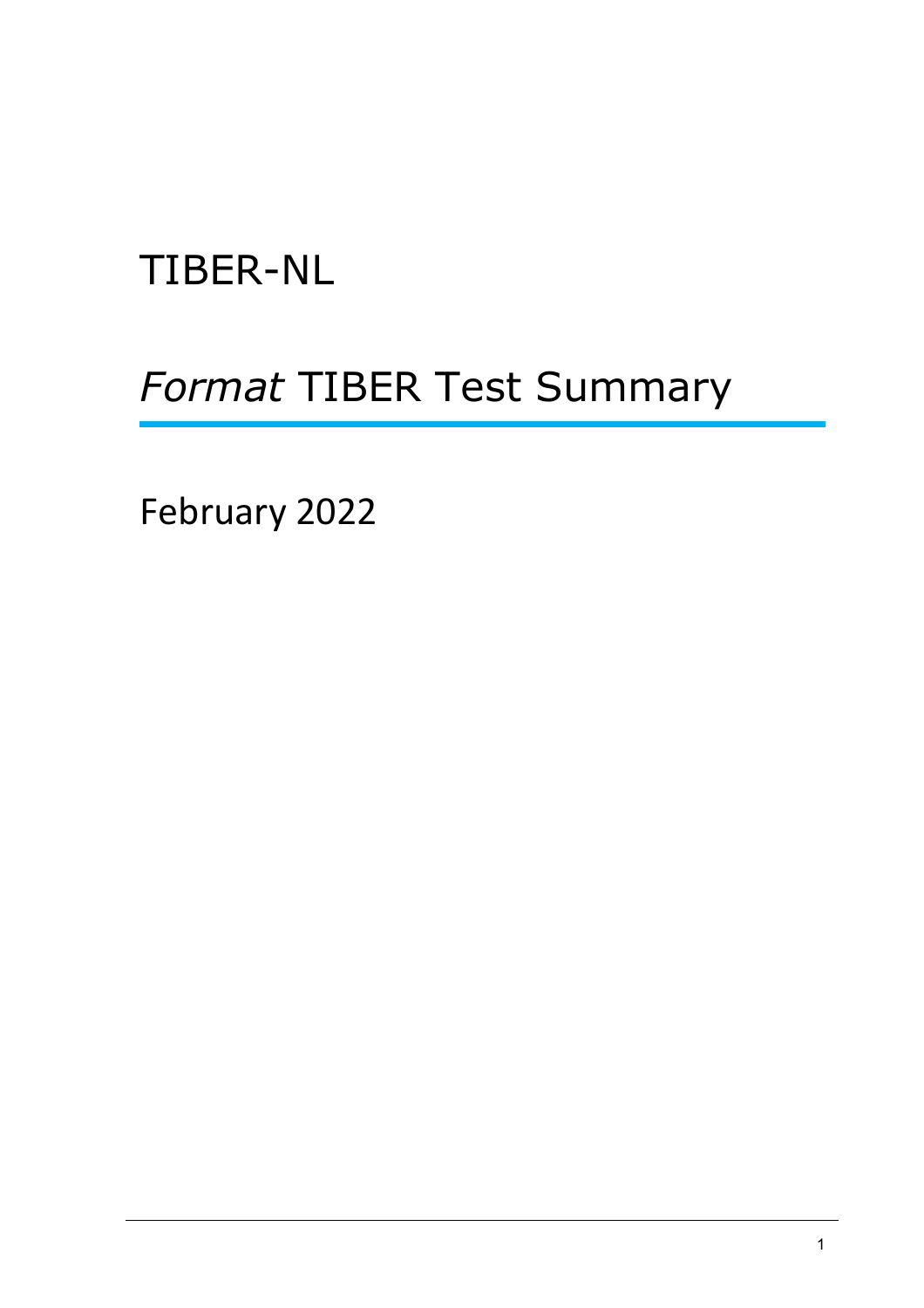## **Contents**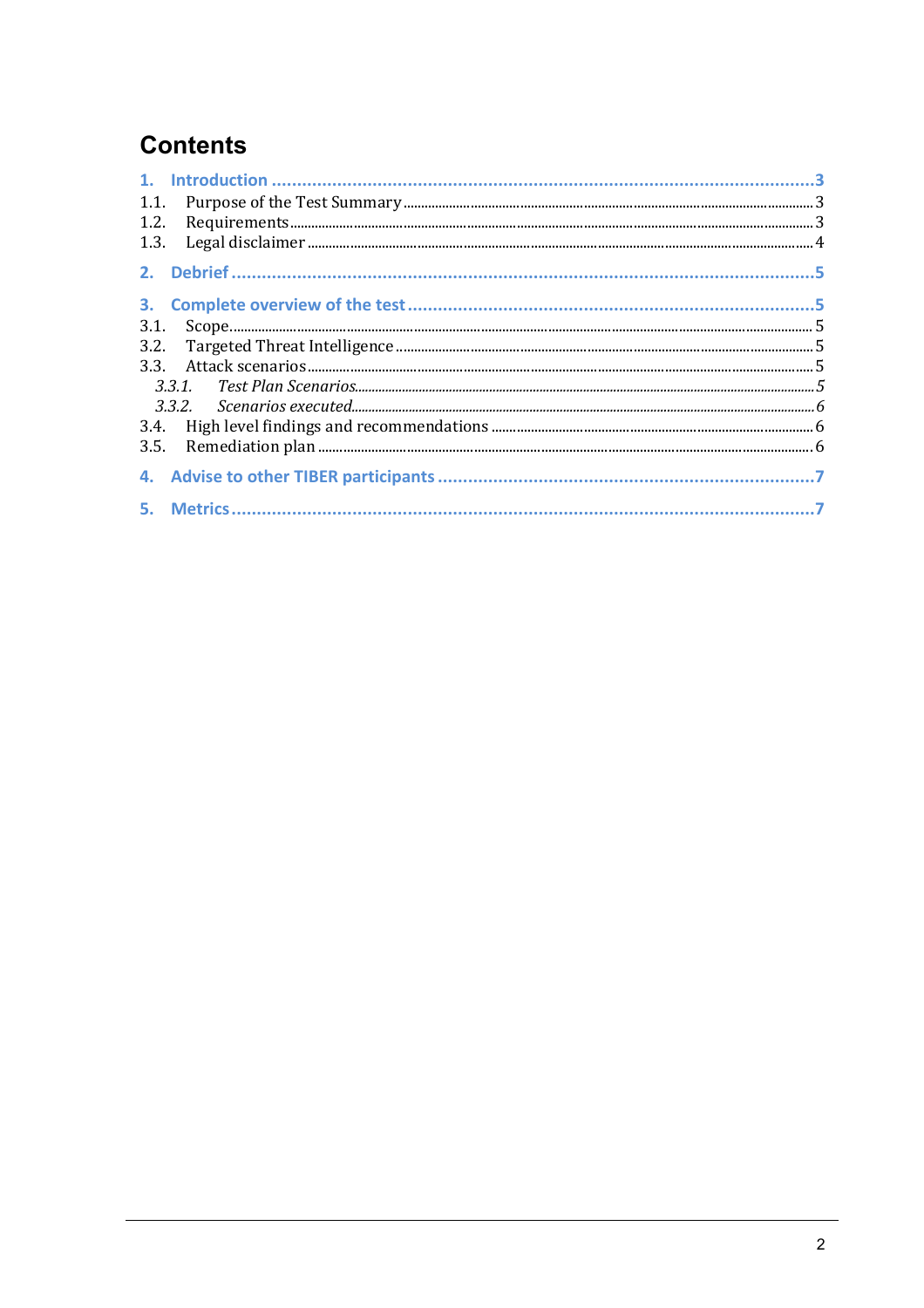### <span id="page-2-0"></span>**1. Introduction**

### <span id="page-2-1"></span>**1.1. Purpose of the Test Summary**

This format has been developed by the TCT (TIBER Cyber Team) from the Dutch Central Bank in cooperation with the Dutch entities taking part in the TIBER program and based on input from the EU TIBER knowledge centre. It will be periodically reviewed based on new insights.

The format mentions the topics to be summarised and gives guidance on what known information already available in other documents can be used. The level of detail to be added is up to the Dutch entity.

NOTE: Although sharing valuable details and actionable advise increasing the cyber resilience of the financial sector is encouraged, It should not contain detailed technical information and findings regarding weaknesses and vulnerabilities, as information at that level of detail is highly sensitive and for the entity only. It is critical that this report is highly sanitised.

#### **The purpose of the Test Summary is to serve:**

- as mutual recognition for an entity located in more than one jurisdiction;
- to inform the supervision department related to the entity;
- to facilitate analyses by the TCT on sector trends and learnings. The TCT aims to use the outcomes of tests for broader analysis of best practices that it can serve back to the TIBER-NL community;
- as a means to facilitate learning from the test by other entities in the TIBER community;
- as an overview of the test for later reference by the entity.

### **The Test Summary Report is aimed at:**

- The entity undertaking the TIBER test;
- Threat intelligence (TI) provider and red team (RT) provider;
- TIBER Cyber Teams (TCTs) involved in the TIBER test;
- Entities part of the national TIBER program;
- Other relevant authorities.

### <span id="page-2-2"></span>**1.2. Requirements**

The WTL is responsible for delivering the Test Summary. The document will be shared with the TCT and could also be shared by the entity with the other entities within the TIBER community. The WTL finalises the document after the 360 feedback meeting.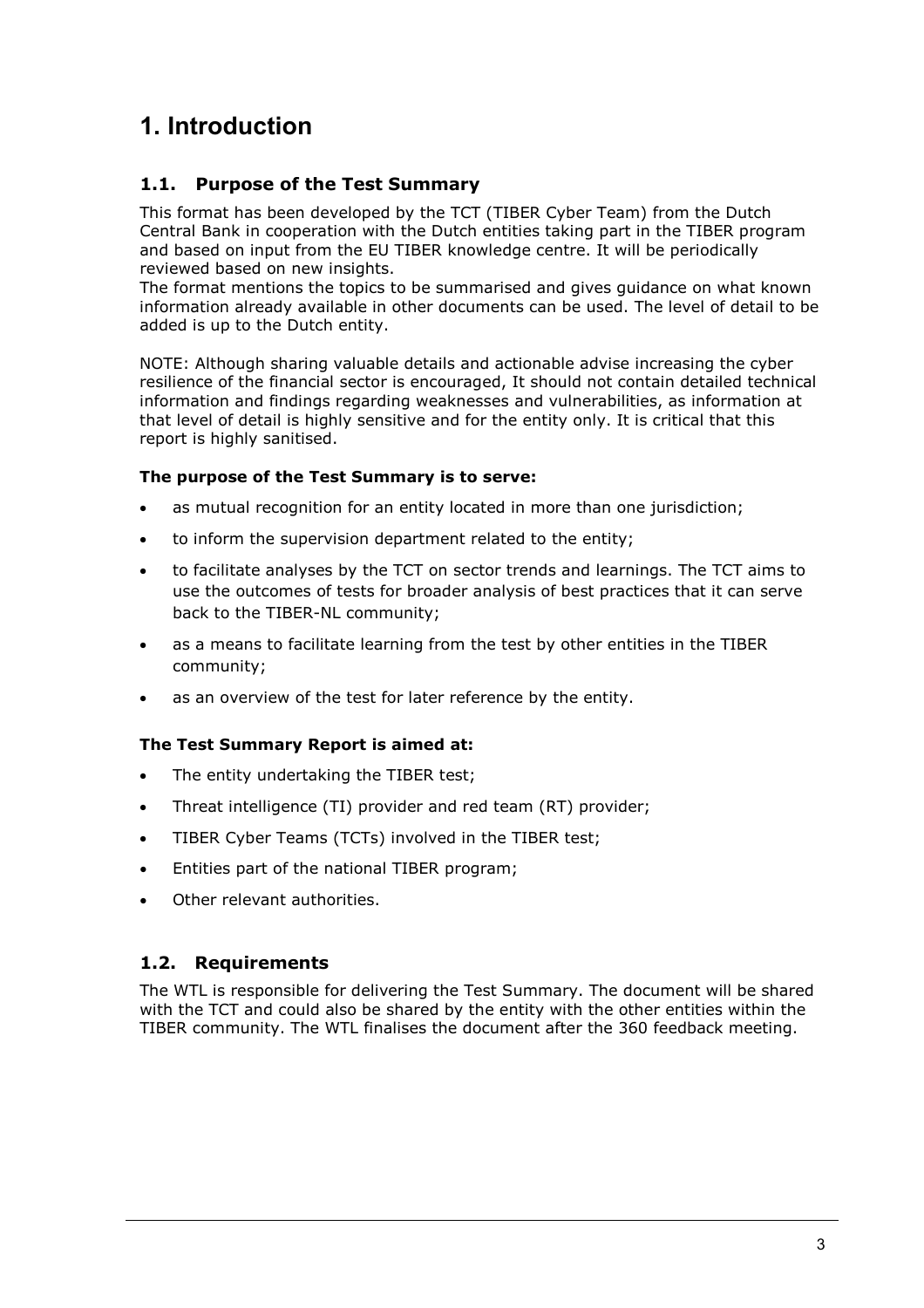

The Test Summary is based on documentation delivered during the test process, such as the Scoping document (CF's), the Targeted Threat Intelligence (TTI) report, the Red Team (RT) Test Plan (scenarios planned), the RT report (scenarios executed and main findings), the Remediation Plan (RMP) followed by a final advice to other TIBER participants.

The TIBER Test Summary consists of three main elements:

- 1. A debrief to prove the TIBER test met the TIBER standard by successfully following the TIBER test process, and meeting the minimum requirements for each phase;
- 2. A complete overview of the test;
- 3. Advice to other TIBER participants.

### <span id="page-3-0"></span>**1.3. Legal disclaimer**

The information and opinions expressed in this document are for information purposes only. They are not intended to constitute legal or other professional advice, and should not be relied on or treated as a substitute for specific advice relevant to particular circumstances. The sponsors and authors of this document shall accept no responsibility for any errors, omissions or misleading statements in this document, or for any loss that may arise from reliance on the information and opinions expressed within it.

All TIBER parties will exchange information using the Traffic Light Protocol [\(https://www.us-cert.gov/tlp\)](https://www.us-cert.gov/tlp).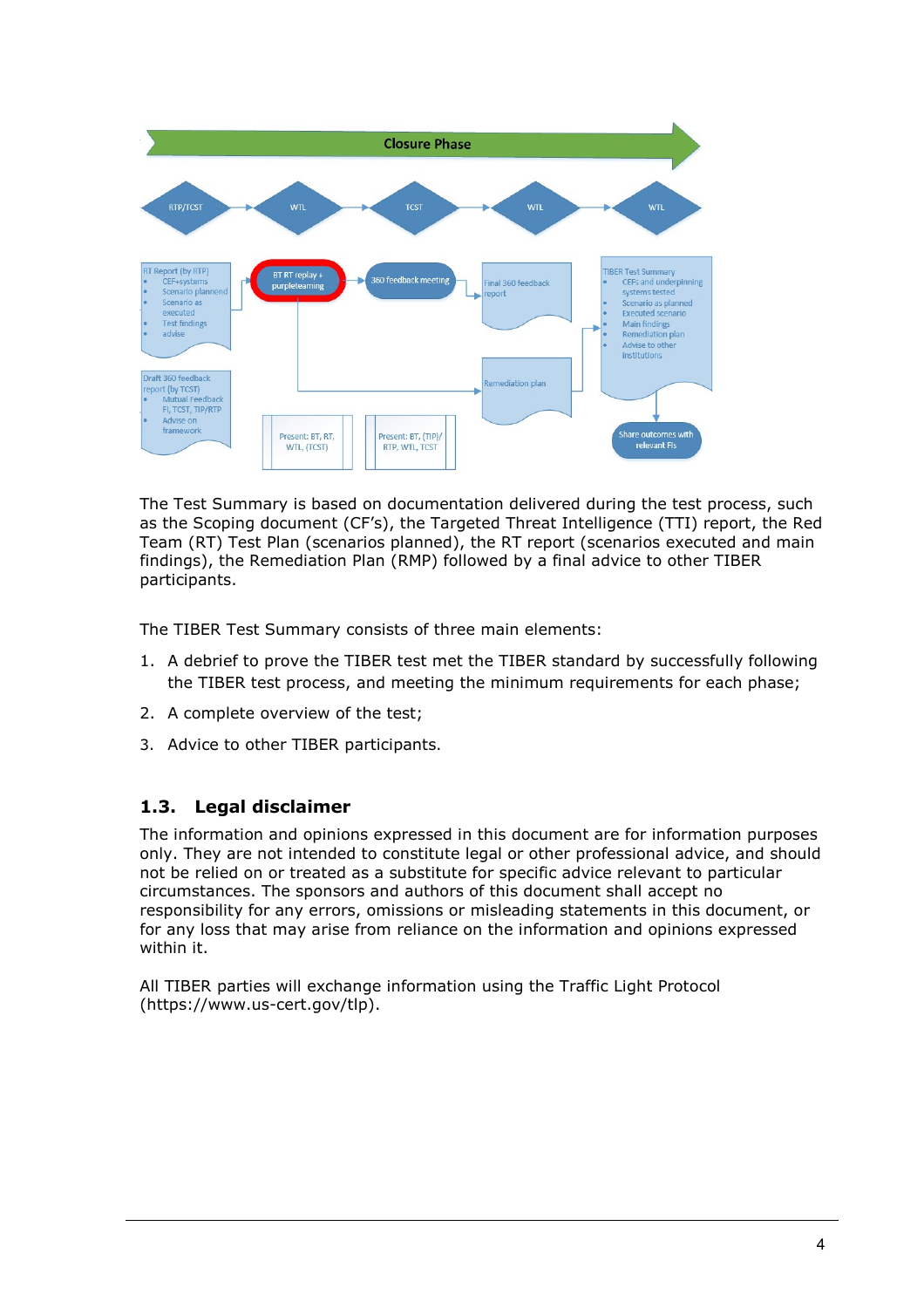### <span id="page-4-0"></span>**2. Debrief**

Include here the TCT opinion about the complete test, as explained during the board meeting, to confirm whether the TIBER test process was followed successfully and all documented output as shared with the TCT, met the minimum requirements. This text will be provided by the TCT to the WTL.

#### *For example:*

<*The TCT confirms all required TIBER test phases and its sub activities have been applied correctly. Output as delivered during the test complies to the TIBER Framework, its required guidelines and formats. No (insuperable) omissions have been observed and therefore this test has been debriefed as a valid TIBER test*.>

When omissions have been observed, describe in what phase and why it was an omission, what was done and explain the impact on the test results.

### <span id="page-4-1"></span>**3. Complete overview of the test**

### <span id="page-4-2"></span>**3.1. Scope**

Give a short description of the organisation, its Critical Functions (CF's) and underpinning systems and services. Please re-use the information from the Scoping Document as defined earlier in the TIBER process.

Please include elements that are crucial for the understanding of the total TIBER test, such as:

- The organisation's function and main characteristics;
- Geographies concerned with the delivery and use of the targeted CF's;
- Brands of the operating company involved;
- Third parties involved in the delivery of the targeted CF.

### <span id="page-4-3"></span>**3.2. Targeted Threat Intelligence**

This section gives an overview of the main Target Threat Intelligence findings. It includes the main finding of the business overview form an intelligence perspective, the threat actors deemed most relevant and a justification of why they are most relevant and findings on the digital presence. Also this section gives a reflection of the high level scenarios produced by the Threat Intelligence Provider, including the mapping to the MITRE ATT&CK Framework.

### <span id="page-4-4"></span>**3.3. Attack scenarios**

The Test Summary is used as a basis for adding the test to the scenario overview that is collected in TM for later reference by the entity's blue team/internal intelligence team/internal red team and other security professionals which the entity granted access to TM.

#### <span id="page-4-5"></span>**3.3.1.Test Plan Scenarios**

Based on the Targeted Threat Intelligence and the CFs, three scenarios (1, 2 and x) have been *planned* and described by the Red Team Provider using the MITRE ATT&CK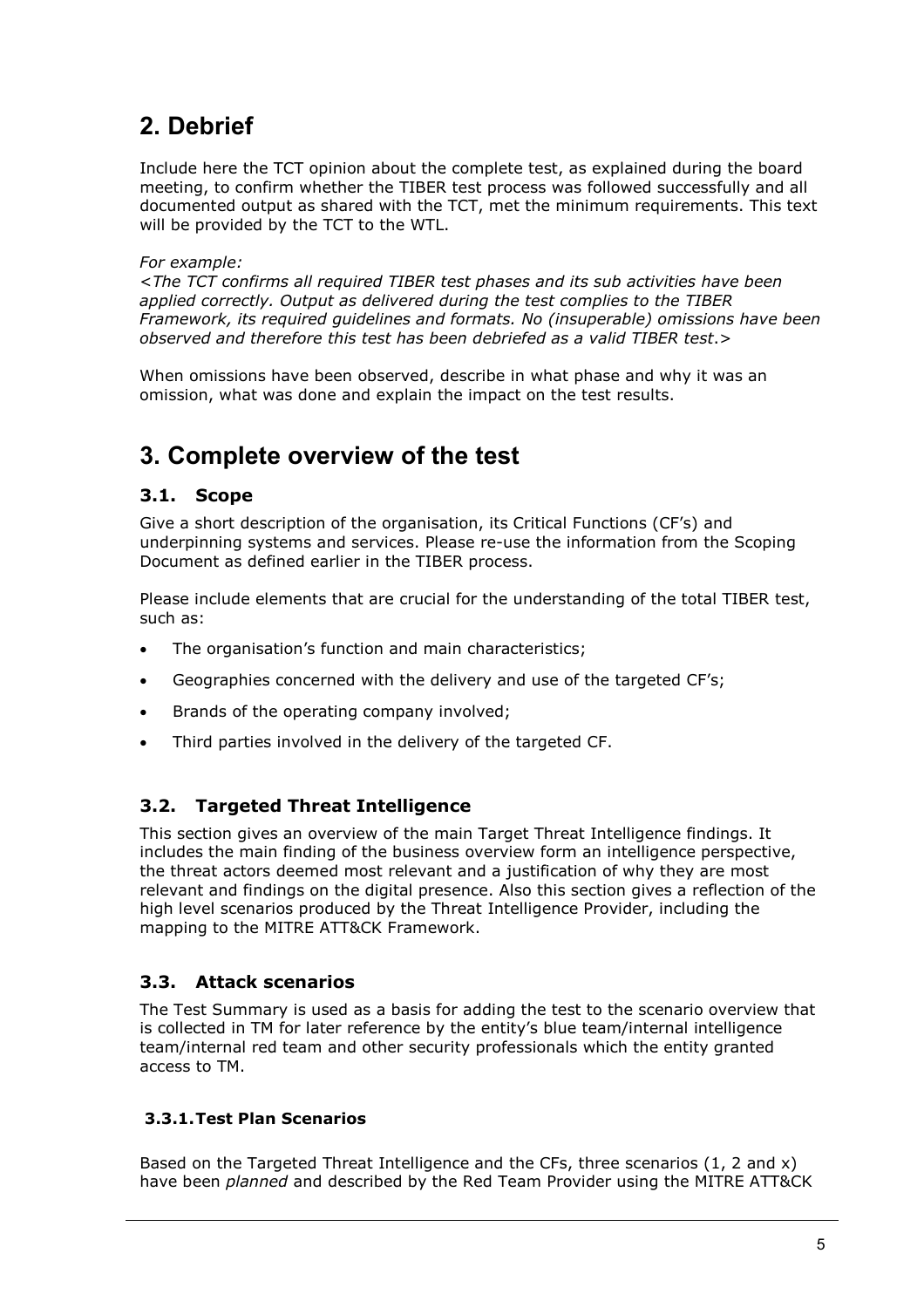Framework. These scenarios should be documented (copied from the RT Test Plan) in this paragraph.

### <span id="page-5-0"></span>**3.3.2.Scenarios executed**

This paragraph highlights scenarios as *executed* during the RT test. The executed test scenarios can differ from the planned test scenarios, for example the planned techniques, tools or procedures (TTPs), a leg up could have been given or other unforeseen deviations which can be found in the Red Team Test Report. As in the previous paragraph, these final executed test scenarios are described using the MITRE ATT&CK Framework. These scenarios should be documented (copied from the RT Test report) in this paragraph.

### <span id="page-5-1"></span>**3.4. High level findings and recommendations**

This paragraph is the most sensitive part of the Test Summary Report. It is therefore critical that the entity takes due care when drafting this paragraph, ensuring that no sensitive or overly technical details are revealed, which may compromise the security of the entity. At the same time, it is important that the entity is able to provide enough detail to demonstrate the key findings from the test, recommendations made and remediation actions agreed.

The entity should re-use information from the final Red Team Test Report and the Blue Team Report to inform this chapter. Based on this information, the entity should specifically include the following:

- Provide a high level timeline of the test and an overview of the scenarios tested (including references to mimicked threat actors) and context of the successful and unsuccessful attack methods employed;
- Any leg-up or allowance made by the White Team of the entity undergoing the test to facilitate the test and/or action by the Blue Team of the entity affecting the test;
- Highlight the main findings (based on criticality) and possible root causes based on the attack methods used;
- Highlight the positives from the test, notably any strong control areas that the RT provider was unable to circumvent.
- Provide the views of the Blue Team and their post-test reflections;
- Give insight into the main categories of recommendations to address the findings and their root causes;
- Note any significant notable observations and exceptions in the test;
- Any insight from the RT provider on the cybersecurity posture of the entity.

### <span id="page-5-2"></span>**3.5. Remediation plan**

The chapter should also set out, at a high level, the Remediation Plan that the entity has agreed to implement. This should include the following information:

- Who has overall ownership of the remediation plan;
- List of findings by criticality and assigned ownership for each;
- High level action plan;